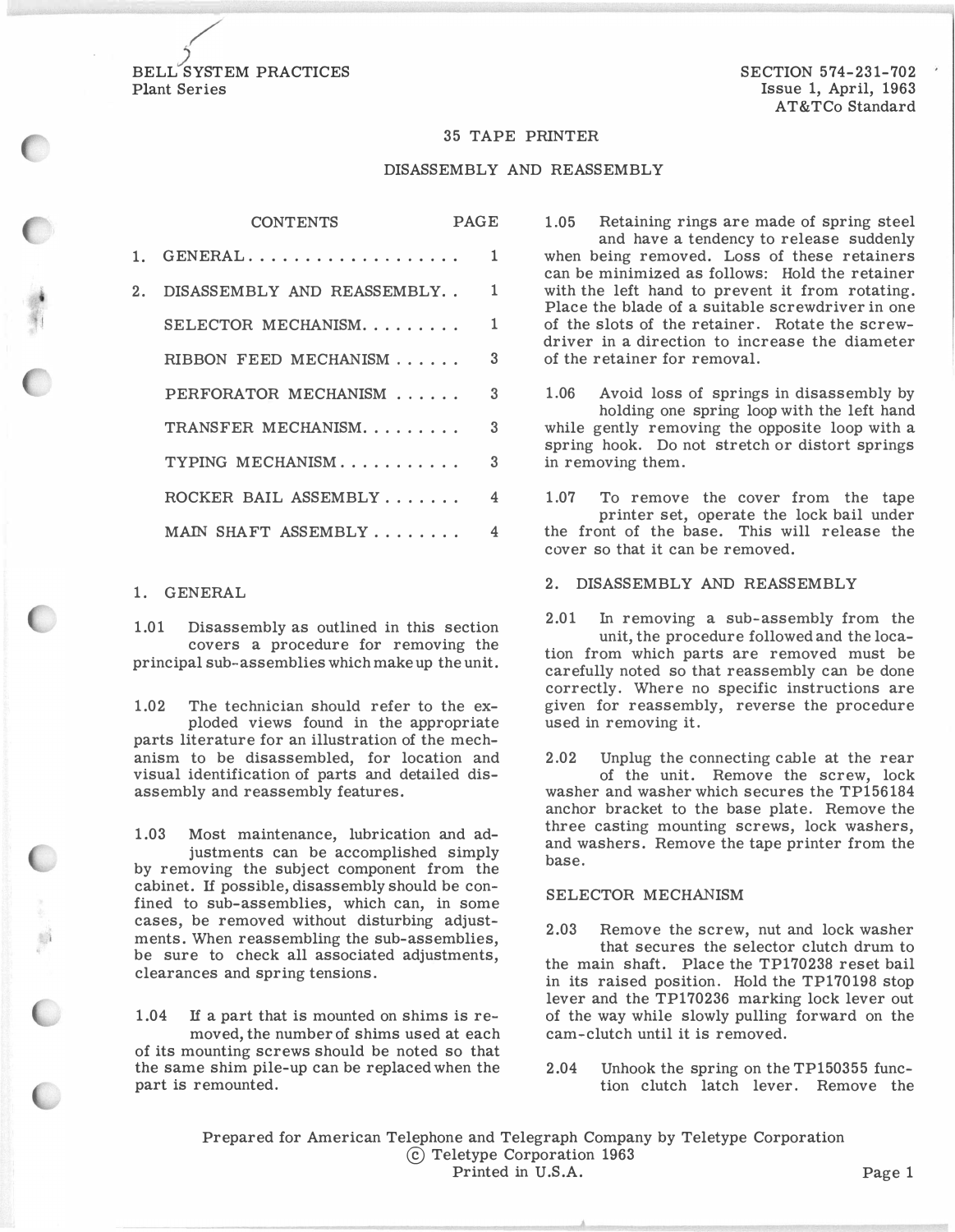

制水

Figure 1 - 35 Tape Printer - Right Front View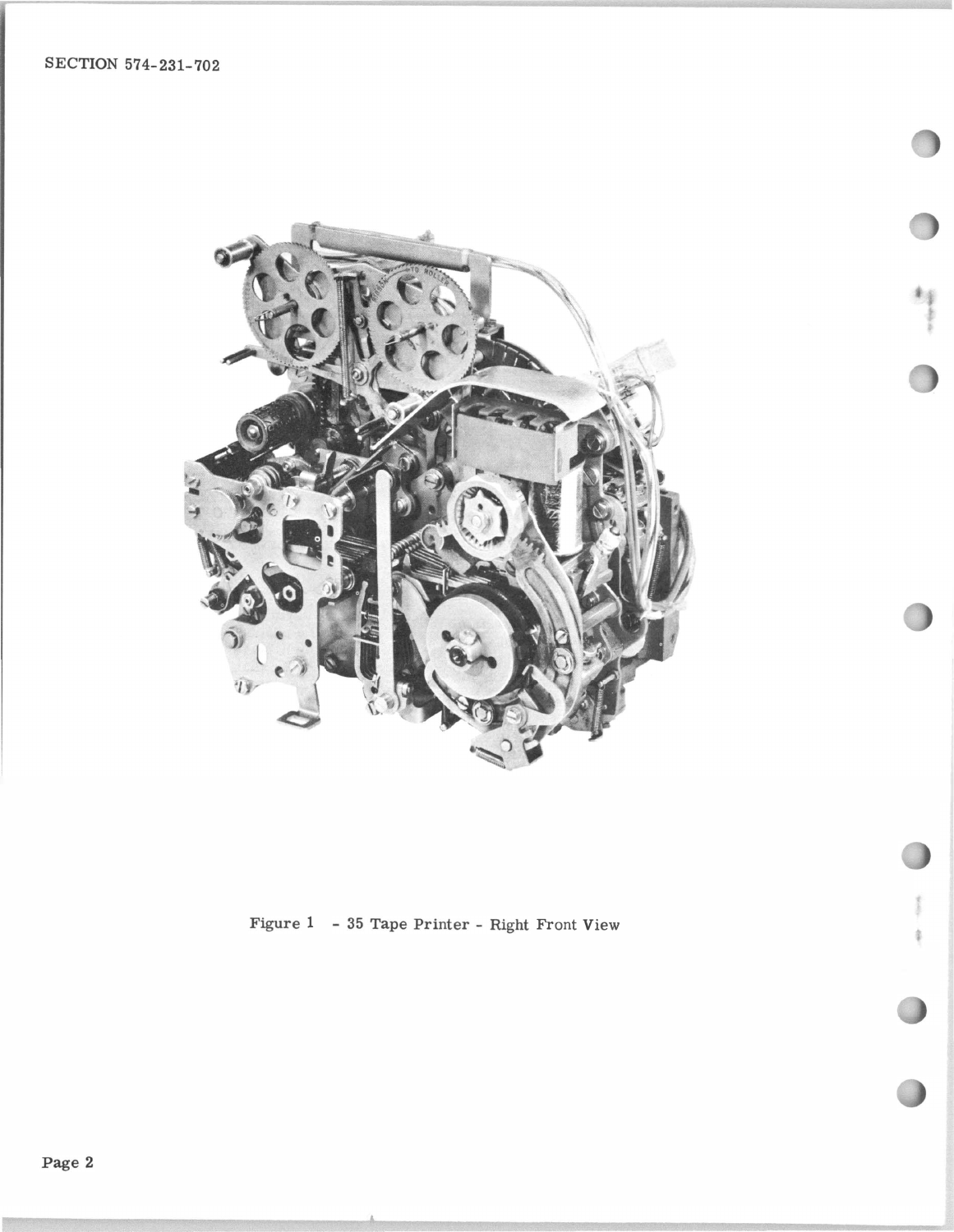TP156472 spring post by removing its lock nut and lock washer. Remove the screw and lock washer that secure the TP170234 selector lever guide to the selector plate. Remove the oil wick holder. The selector mechanism can now be taken off.

## RIBBON FEED MECHANISM

2.05 Remove the ribbon. Remove the two mounting screws that mount the ribbon feed mechanism plate. Remove the ribbon feed mechanism.

### PERFORATOR MECHANISM

2.06 Remove spring from the TP156412 perforator drive link and the TP170211 rocker arm.

2.07 Remove the TP159621 pivot screw with lock washer from the TP159622 perforator adjusting clamp. Remove the TP151631 and TP151632 mounting screws (with lock washers and flat washers) that fasten the TP156024 rear plate to the main plate. Remove the perforator mechanism.

2.08 To remount the perforator mechanism, reverse the procedure used to remove it. Make certain that the TP162763 reset bail fits in the fork of the TP170203 reset bail trip lever and that the TP173756 print hammer fits in its slot in the perforator mechanism.

### TRANSFER MECHANISM

2.09 Remove the TP151736 main trip lever spring. Remove the TP151631 and TP151632 mounting screws (with lock washers and flat washers) from the TP192820 transfer mounting bracket. Remove the transfer mechanism.

## TYPING MECHANISM

2.10 To remove typing mechanism, remove the TP156872 operating blade from the rocker bail assembly by removing its two mounting screws with lock washers, flat washers and shims. Remove the retaining ring and disconnect the TP159512 printing trip link. Remove the nut, lock washer and flat washer from the TP156396 eccentric on the TP162350 rocker bail, and disconnect the TP159526 oscillating drive link. Remove TP33828 spring from the TP173981 accelerator and the spring from the TP156252 lifter.

2 .11 Remove screw with lock washer that

fastens the TP159434 lifter plate to the bar on the frame. Remove the screw with lock washer that secures the TP159525 axial bracket to the post on the frame. Remove the TP151631 screw (with lock washer and flat washer) that fastens the TP192829 function box front plate to the TP192828 main plate. Remove the TP119653 retaining ring from the TP159659 idler gear eccentric shaft. Remove the eccentric shaft, TP159536 idler gear, TP151629 special nut and lock washer by removing the TP159658 mounting screw. Remove the three TP151631 screws (with lock washers and flat washers) that secure the TP192831 front plate to the frame. Remove the typing mechanism from the frame.

2.12 To remove function box mechanism, remove the TP151631 mounting screw (with lock washer and two flat washers) that passes through the TP192844 function box rear plate into the TP192831 front plate. Remove the function box from the typing mechanism.

2.13 · To remove axial plate assembly, remove the TP3870 correcting drive link spring. Remove the TP156413 correcting drive link by removing the retaining ring from the TP156378 axial correcting plate. Remove the retaining ring and disconnect the TP192883 ribbon guide from the TP192882 ribbon oscillating lever.

2.14 Remove the three mounting screws and lock washers from the TP159525 axial plate. Remove the axial plate assembly.

2.15 To remount the axial plate assembly, reverse the procedure used to remove it. The rearmost tooth of the rack on the TP173775 typewheel shaft must mesh with the rearmost tooth space in the TP156294 axial sector, and the forward tooth space on the shaft: there is an extra tooth space on the forward portion of the shaft's rack.

2.16 After the function box mechanism and axial plate assembly have been removed, the remainder of the typing mechanism is the front plate assembly.

2.17 To remove pushbars after removing the typing mechanism, remove the function box mechanism from the typing mechanism. Remove the pushbar by disengaging the pushbar rack from its associated pinion.

2.18 The correct gear tooth engagement of racks for pushbars 1 through 5 is as follows: In assembling the pushbars to the